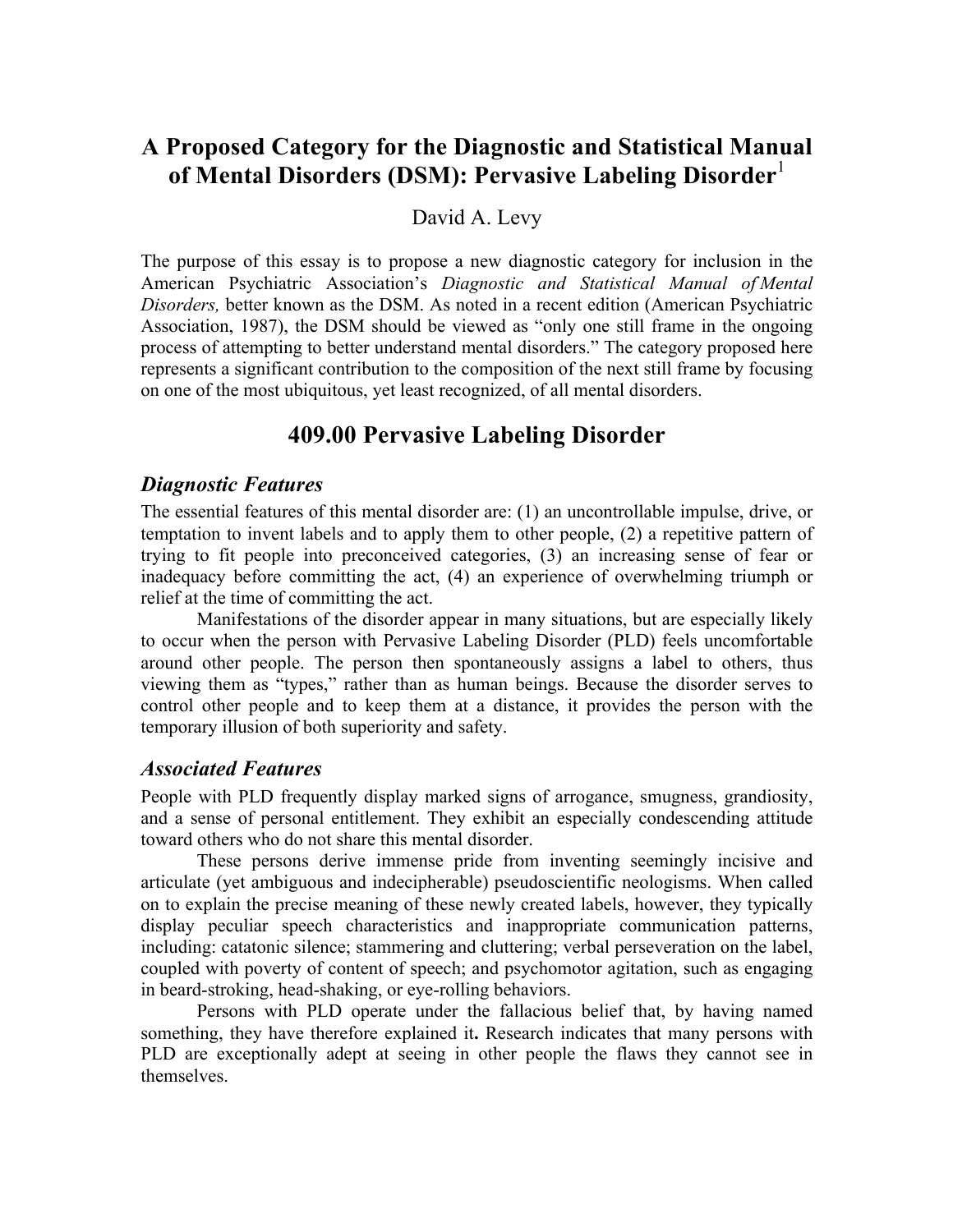### *Prevalence*

PLD is widespread throughout all sectors of society, but many people have found a means to obtain reinforcement for this disorder in socially acceptable ways by becoming psychiatrists, psychoanalysts, psychologists, astrologists, Scientologists, evangelists, cult leaders, authors of self-help books, politicians, and interview guests on radio and television shows.

## *Specific Culture and Age Features*

Despite its prevalence, the disorder typically is not recognized until the person has attained a position of social power.

### *Course*

Recovery from PLD rarely occurs once the person's annual income exceeds six figures.

## *Complications*

Because persons with chronic, intractable, and severe cases of PLD are incapable of achieving and maintaining any type of human bonding, they rarely have any real friends.

### *Predisposing Factors*

Vulnerability to this disorder is directly correlated with the extent to which one has a fear of one's own feelings. When PLD is found in psychotherapists, it typically serves to mask their deeply hidden and nagging fears that they haven't the faintest idea as to how to actually help their patients.

### *Differential Diagnosis*

**Narcissistic Personality Disorder, Obsessive Compulsive Personality Disorder, Anxiety Disorder,** and **Delusional Disorder (Grandiose Type)** share a high degree of overlap with — and are therefore sometimes difficult to distinguish from — Pervasive Labeling Disorder. To ensure diagnostic validity, flipping a coin is recommended.

## *Subtypes and Specifiers*

**409.01 With Narcissistic Personality Features.** This category should be used for the person with PLD whom you think has too much self-esteem.

**409.02 With Codependent Personality Features.** This category should be used for the person with PLD whom you think has too much empathy.

**409.03 With Histrionic Personality Features.** This category should be used for the person with PLD whom you think is too emotional.

**409.04 With Schizoid Personality Features.** This category should be used for the person with PLD whom you think is not emotional enough.

**409.05 With Neurotic Personality Features.** This category should be used for the person with PLD whom you think worries too much.

**409.06 With Antisocial Personality Features.** This category should be used for the person with PLD whom you think doesn't worry enough.